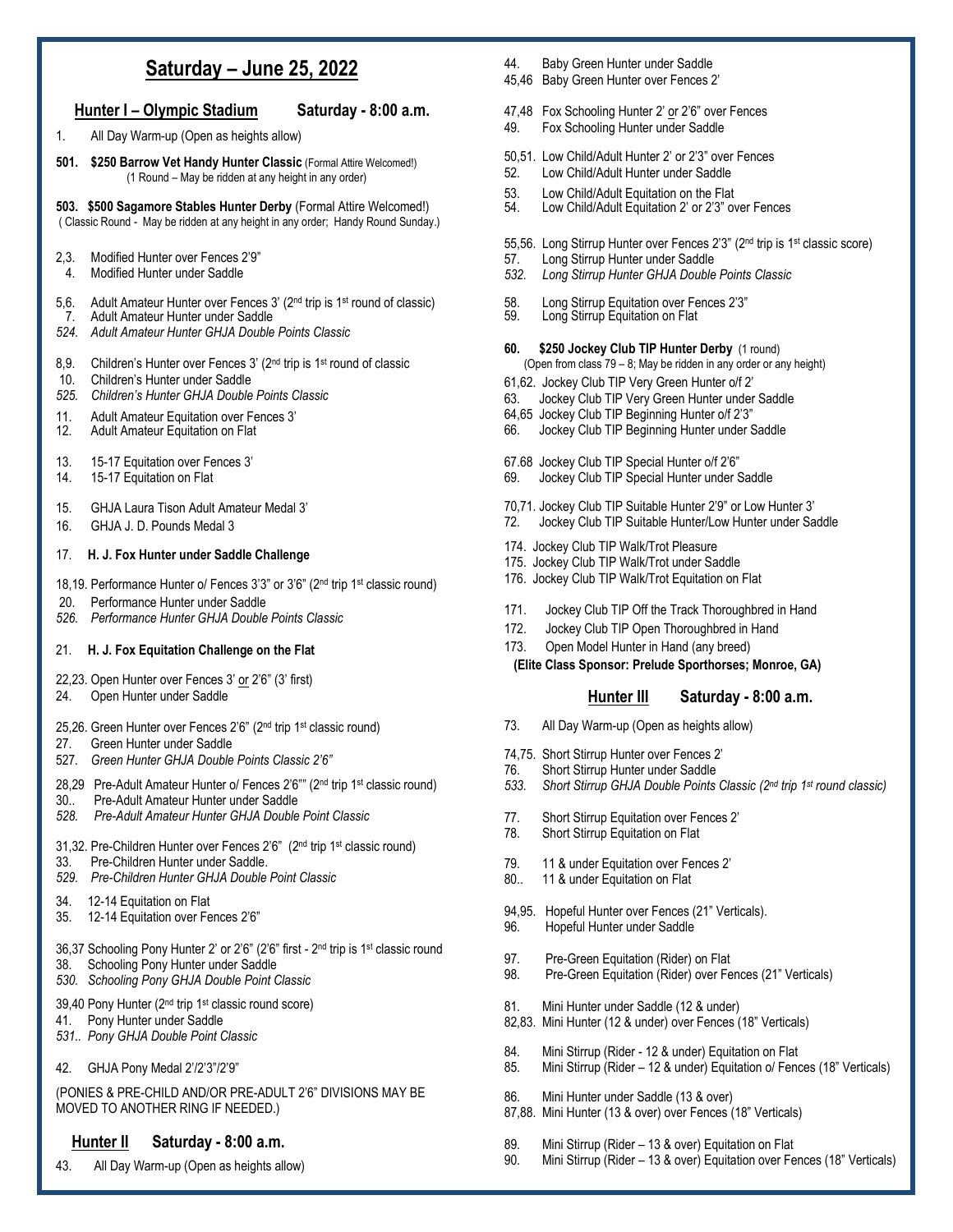| 91,92. Thoroughbred Only Mini Hunter over Fences (18" Verticals)<br>Thoroughbred Only Mini Hunter under Saddle<br>93.                                                                                                                 |  |  |  |  |  |
|---------------------------------------------------------------------------------------------------------------------------------------------------------------------------------------------------------------------------------------|--|--|--|--|--|
| Hunter IV<br>Saturday – 8:00 a.m.                                                                                                                                                                                                     |  |  |  |  |  |
| 99.<br><b>Malone Farms Lead Line Equitation</b>                                                                                                                                                                                       |  |  |  |  |  |
| 100.<br>Pre-Beginner Walk Only Equitation<br>101.<br>Pre-Beginner Walk/Trot Equitation (trot 1 at a time)<br>102.<br>Pre-Beginner Walk/Trot Equitation (trot in small groups)                                                         |  |  |  |  |  |
| 165. Gifted Equestrian I Walk Only<br>166. Gifted Equestrian I Walk/Trot<br>167. Gifted Equestrian I over Poles                                                                                                                       |  |  |  |  |  |
| 103,04 Pre-Beginner/Beginner Equitation over Poles<br>105.<br>Pre-Beginner/Beginner Equitation Walk/Trot Equitation                                                                                                                   |  |  |  |  |  |
| 106.<br>Junior Beginner (10 & under) Walk/Trot Hunter under Saddle<br>107.<br>Junior Beginner (10 & under) Walk/Trot Equitation on Flat<br>108.<br>Junior Beginner Walk/Trot/Canter Equitation (canter 1 at a time)                   |  |  |  |  |  |
| H. J. Fox Walk/Trot Equitation Challenge (NO CANTER)<br>109.                                                                                                                                                                          |  |  |  |  |  |
| 110.<br>All Day Over Fences Crossrail Warm-up                                                                                                                                                                                         |  |  |  |  |  |
| 111.<br>Junior Beginner Crossrail Equitation on Flat (canter in small groups)<br>112.<br>Junior Beginner Crossrail Equitation over Fences (once around)<br>113.<br>Junior Beginner Crossrail Equitation over Fences (twice around)    |  |  |  |  |  |
| 168. Gifted Equestrian II Walk/Trot<br>169. Gifted Equestrian II Walk/Trot/Canter<br>170. Gifted Equestrian II Crossails                                                                                                              |  |  |  |  |  |
| 114.<br>Senior Beginner (11-17) Walk/Trot Hunter under Saddle<br>115.<br>Senior Beginner (11-17) Walk/Trot Equitation on Flat<br>116.<br>Senior Beginner Walk/Trot/Canter Equitation (1 at a time)                                    |  |  |  |  |  |
| 117.<br>Adult Amateur Beginner Walk/Trot Hunter under Saddle<br>118.<br>Adult Amateur Beginner Walk/Trot Equitation on Flat<br>119.<br>Adult Amateur Beginner Walk/Trot/Canter Equitation (1 at a time)                               |  |  |  |  |  |
| 120. Adult/Senior Beginner Crossrail Equitation Flat (canter small groups)<br>121. Adult/Senior Beginner Crossrail Equitation over Fences (once around)<br>122. Adult/Senior Beginner Crossrail Equitation over Fences (twice around) |  |  |  |  |  |
| 123,24. Open Crossrail Hunter over Fences<br>Open Crossrail Hunter under Saddle<br>125.                                                                                                                                               |  |  |  |  |  |
| 126,27 Crossrail Hunter (Green 11 & under) Rider over Fences<br>Crossrail Hunter (Green 11 & under) Rider under Saddle<br>128.                                                                                                        |  |  |  |  |  |
| 129,30. Crossrail Hunter (Green 12 & up) Rider over Fences<br>Crossrail Hunter (Green 12 & up) Rider under Saddle<br>131.                                                                                                             |  |  |  |  |  |
| 132,33. Jockey Club TIP Thoroughbred Crossrail Hunter over Fences<br>Jockey Club TIP Thoroughbred Crossrail Hunter under Saddle<br>134.                                                                                               |  |  |  |  |  |
| Jumper I - Olympic Stadium<br>Saturday - 8:00 a.m.                                                                                                                                                                                    |  |  |  |  |  |
| All Day Warm-up (Preliminary of 2b Course - open as heights allow)<br>135.                                                                                                                                                            |  |  |  |  |  |
| 502. \$500 Countryside Vet Welcome Stake 11.2b<br>(May be ridden at any height in any order)                                                                                                                                          |  |  |  |  |  |
| 140.<br>\$250 Thompson & Ass. Equine Medicine .80 Meter Jumpers 11.2b<br>141.<br>.80 Meter Jumpers 11.2c                                                                                                                              |  |  |  |  |  |
| 142.<br>.85 Meter Low Children/Adult Jumpers 11.2c<br>143.<br>.85 Meter Low Children/Adult Jumpers 11.2b<br>144.<br>Jockey Club TB Suitable Jumpers .85 Meter 11.2b (2'9")                                                            |  |  |  |  |  |

| 145. |  | Jockey Club TB Suitable Jumpers .85 Meter 11.2c (2'9") |  |
|------|--|--------------------------------------------------------|--|
|      |  |                                                        |  |

- 146. .90 Meter Jumpers 11.2b<br>147. .90 Meter Jumpers 11.2c
- 147. .90 Meter Jumpers 11.2c
- 148. .95 Meter Children/Adult Jumpers 11.2c
- **149. \$250 .95 Meter Children/Adult Jumpers 11.2b**
- 150. Jockey Club TB Schooling Jumper .95 Meter 11.2b (3')
- 151. Jockey Club TB Schooling Jumper .95 Meter 11.2c (3')
- 152. 1.00 Meter Jumper 11.2c
- **153. \$250 1.00 Meter Jumper 11.2b**
- 154. Jockey Club Training Jumper 1 Meter/Open 1.05m 11.2b (3'3")
- 155. Jockey Club Training Jumper 1 Meter/Open 1.05m 11.2c (3'3")
- 156. 1.10 Meter Jumper 11.2b 157. 1.10 Meter Jumper 11.2c
- 158. 1.15 or 1.20 Meter Jumper 11.2c
- **159. \$250 1.15 or 1.20 Meter Jumper 11.2b**
	-
	- **Jumper II Saturday – 8:00 a.m.**
- 160. All Day Warmup as heights allow
- 161. Beginner Mini Jumpers 18" Verticals (Optimum Time IV.1)
- 162. Rising Star Jumpers 2' (Optimum Time IV.1)
- 163. Progressive Jumpers .65m 11.2b
- Progressive Jumpers .70m 11.2c
- 136. Pre-Child/Adult Amateur Jumpers .70m 11.2c
- 137. Pre-Child/Adult Amateur Jumpers .75m 11.2b
- 138. Jockey Club TB Hopeful Jumpers .75 Meter 11.2b (2'6")
- 139. Jockey Club TB Hopeful Jumpers .75 Meter 11.2c (2'6")

# **Sunday – April 24, 2022**

#### **Hunter I – Olympic Stadium Sunday** - **8:00 a.m.**

*519. American Realty Visionary Estate Team Sunday Classic (Open thru #357 – single round as heights allow; any order; Saddle Pad*!)

**503. \$500 Sagamore Stables Hunter Derby** (Formal Attire Welcomed!) ( Handy Round - May be ridden at any height in any order.)

- 302,03. Modified Hunter over Fences 2'9"
- **Modified Hunter under Saddle**
- **505. Fox Children/Adult Amateur Medal Qualifier 2'6"**
- 305,306. Adult Amateur Hunter over Fences 3' Adult Amateur Hunter under Saddle
- 308,309. Children's Hunter over Fences 3' 310. Children's Hunter under Saddle
- 311. Adult Amateur Equitation over Fences 3'
- Adult Amateur Equitation on Flat
- 313. 15-17 Equitation over Fences 3'<br>314. 15-17 Equitation on Flat 15-17 Equitation on Flat
- 315. GHJA Laura Tison Adult Amateur Medal 3'
- 316. GHJA J. D. Pounds Medal 3'
- 318,19. Performance Hunter over Fences 3'3" or 3'6"
- 320. Performance Hunter under Saddle
- **321. GHJA Equitation Challenge on Flat**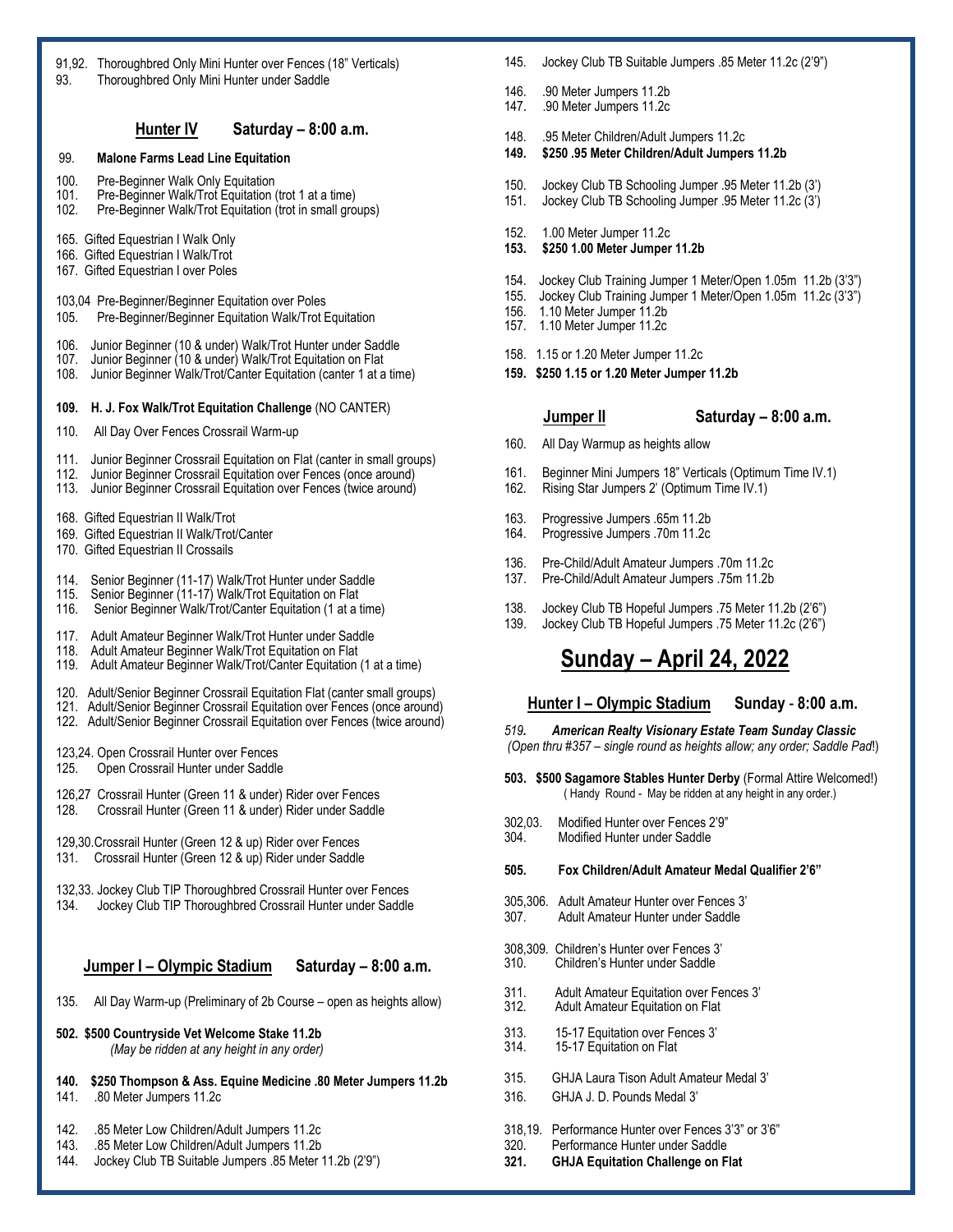| 324.            | 322,323 Open Hunter o/Fences 3' or 2'6" (3' to go first)<br>Open Hunter under Saddle                                                                                                                     |
|-----------------|----------------------------------------------------------------------------------------------------------------------------------------------------------------------------------------------------------|
| 327.            | 325,326. Green Hunter over Fences 2'6"<br>Green Hunter under Saddle                                                                                                                                      |
| 330.            | 328,29. Pre-Adult Hunter over Fences 2'6"<br>Pre-Adult Hunter under Saddle                                                                                                                               |
| 506.            | <b>Fox Pre-Adult Medal Qualifier 2'6:</b>                                                                                                                                                                |
| 333.            | 331,32. Pre-Children Hunter over Fences 2'6"<br>Pre-Children Hunter under Saddle                                                                                                                         |
| 507.            | Fox Pre-Child Medal Qualifier 2'6"                                                                                                                                                                       |
| 334.<br>335.    | 12-14 Equitation on Flat<br>12-14 Equitation over Fences 2'6"                                                                                                                                            |
| 338.            | 336,337. Schooling Pony over Fences 2' or 2'6"<br>Schooling Pony Hunter under Saddle                                                                                                                     |
| 508.            | Fox Pony Medal Qualifier 2' or 2'6"                                                                                                                                                                      |
| 540.            | Pony Handy Hunter Challenge (Single Round)<br>(2' or 2'6")                                                                                                                                               |
| 339,40.<br>341. | Pony Hunter o/fences 2', 2'3", 2'9<br>Pony Hunter under Saddle                                                                                                                                           |
| 342.            | GHJA Pony Medal 2'/2'3"/2'9"                                                                                                                                                                             |
|                 | (PONIES & PRE-CHILD AND/OR PRE-ADULT 2'6" DIVISIONS MAY BE<br>MOVED TO ANOTHER RING IF NEEDED.)                                                                                                          |
| 520.            | Hunter II Sunday - 8:00 a.m.<br><b>Peppers Heating &amp; Air Sunday Classic</b><br>(Single Round; Open thru Class 308 as heights allow; Saddle Pad)                                                      |
| 344.            | Baby Green Hunter under Saddle<br>345,46. Baby Green Hunter over Fences 2'                                                                                                                               |
| 349.            | 347,48, Fox Schooling Hunter over Fences 2' or 2'6"<br>Fox Schooling Hunter under Saddle                                                                                                                 |
| 352.            | 350,51. Low Child/Adult Hunter over Fences 2'<br>Low Child/Adult Hunter under Saddle                                                                                                                     |
| 353.<br>354.    | Low Child/Adult Equitation on Flat<br>Low Child/Adult Equitation 2'                                                                                                                                      |
| 509.            | Fox Low Child/Adult Medal Qualifier 2' or 2'3"                                                                                                                                                           |
| 357.            | 355,56. Long Stirrup Hunter over Fences 2'3"<br>Long Stirrup Hunter under Saddle                                                                                                                         |
| 358.<br>359.    | Long Stirrup Equitation over Fences 2'3"<br>Long Stirrup Equitation on Flat                                                                                                                              |
| 310.            | Fox Long Stirrup Medal Qualifier 2'3"                                                                                                                                                                    |
| 539.            | Thoroughbred Only Handy Hunter Challenge<br>(Single Round - Open as heights allow)                                                                                                                       |
| 363.<br>366.    | 361,62. Jockey Club TIP Very Green Hunter o/f 2'<br>Jockey Club TIP Very Green Hunter under Saddle<br>364,65. Jockey Club TIP Beginning Hunter o/f 2'3"<br>Jockey Club TIP Beginning Hunter under Saddle |
|                 | 367,68. Jockey Club TIP Special Hunter o/f 2'6"                                                                                                                                                          |

| 369. |  |  |  |  |  |  | Jockey Club TIP Special Hunter under Saddle |
|------|--|--|--|--|--|--|---------------------------------------------|
|------|--|--|--|--|--|--|---------------------------------------------|

- 370,71. Jockey Club TIP Suitable Hunter o/f 2'9" or Low Hunter 3'
- 372. Jockey Club TIP Suitable or Low Hunter under Saddle
- 474. Jockey Club TIP Walk/Trot Pleasure
- 475. Jockey Club TIP Walk/Trot under Saddle
- 476. Jockey Club TIP Walk/Trot Equitation on Flat
- 471. Jockey Club TIP Off the Track Thoroughbred in Hand
- 472. Jockey Club TIP Open Thoroughbred in Hand
- 473. Open Model Hunter in Hand (any breed)

 **(Elite Class Sponsor: Prelude Sporthorses**

#### **Hunter III Sunday - 8:00 a.m.**

**521. Bar G Sunday Classic**

(Single Round thru Class #416 – as heights allow any order; Saddle Pad!)

- 374,375. Short Stirrup Hunter over Fences 2'
- 376. Short Stirrup Hunter under Saddle
- 377. Short Stirrup Equitation over Fences 2'
- 378. Short Stirrup Equitation on Flat

#### **511. Fox Short Stirrup Medal Qualifier 2'**

- 379. 11 & under Equitation over Fences 2'
- 380. 11 & under Equitation on Flat

#### **333. Fox Intermediate Equitation Challenge on the Flat**

- 394,95.. Hopeful Hunter over Fences (21" Verticals)
- 396. Hopeful Hunter under Saddle
- 397. Pre-Green (Rider) Equitation on Flat
- 398. Pre-Green (Rider) Equitation over Fences (21" Verticals)

#### **513. Fox Pre-Green Medal Final 21" Verticals**

- 381. Mini Hunter (12 & under) under Saddle (If numbers allow) 382,83. Mini Hunter (12 & under) over Fences (18" Verticals)
- 384. . Mini Stirrup (Rider) Equitation 12 & under (18" Verticals)
- 385. Mini Stirrup (Rider) Equitation over Fence on Flat
- **512. Fox Mini Stirrup Medal Qualifier 18' Verticals**
- 386. Mini Hunter (13 & over) under Saddle (If numbers allow)
- 387,88. Mini Hunter (13 & over) over Fences (18" Verticals)
- 389. Mini Stirrup (Rider) Equitation 13 & over (18" Verticals) 390. Mini Stirrup (Rider) Equitation over Fence on Flat
- 391,92. Thoroughbred Only Mini Hunter over Fences (18" Verticals) 393. Thoroughbred Only Mini Hunter under Saddle
	-

#### **Hunter IV Sunday – 8:00 a.m.**

#### **399. Magnolia Farms Lead Line Equitation**

- 400. Pre-Beginner Walk/Only Equitation
- 401. Pre-Beginner Walk/Trot Equitation (trot 1 at a time)
- 402. Pre-Beginner Walk/Trot Equitation (trot small groups)
- 465. Gifted Equestrian I Walk Only
- 466. Gifted Equestrian I Walk/Trot
- 467. Gifted Equestrian I over Poles

403,04 Pre-Beginner/Beginner Equitation over Poles

405. Pre-Beginner/Beginner Equitation Walk/Trot Equitation